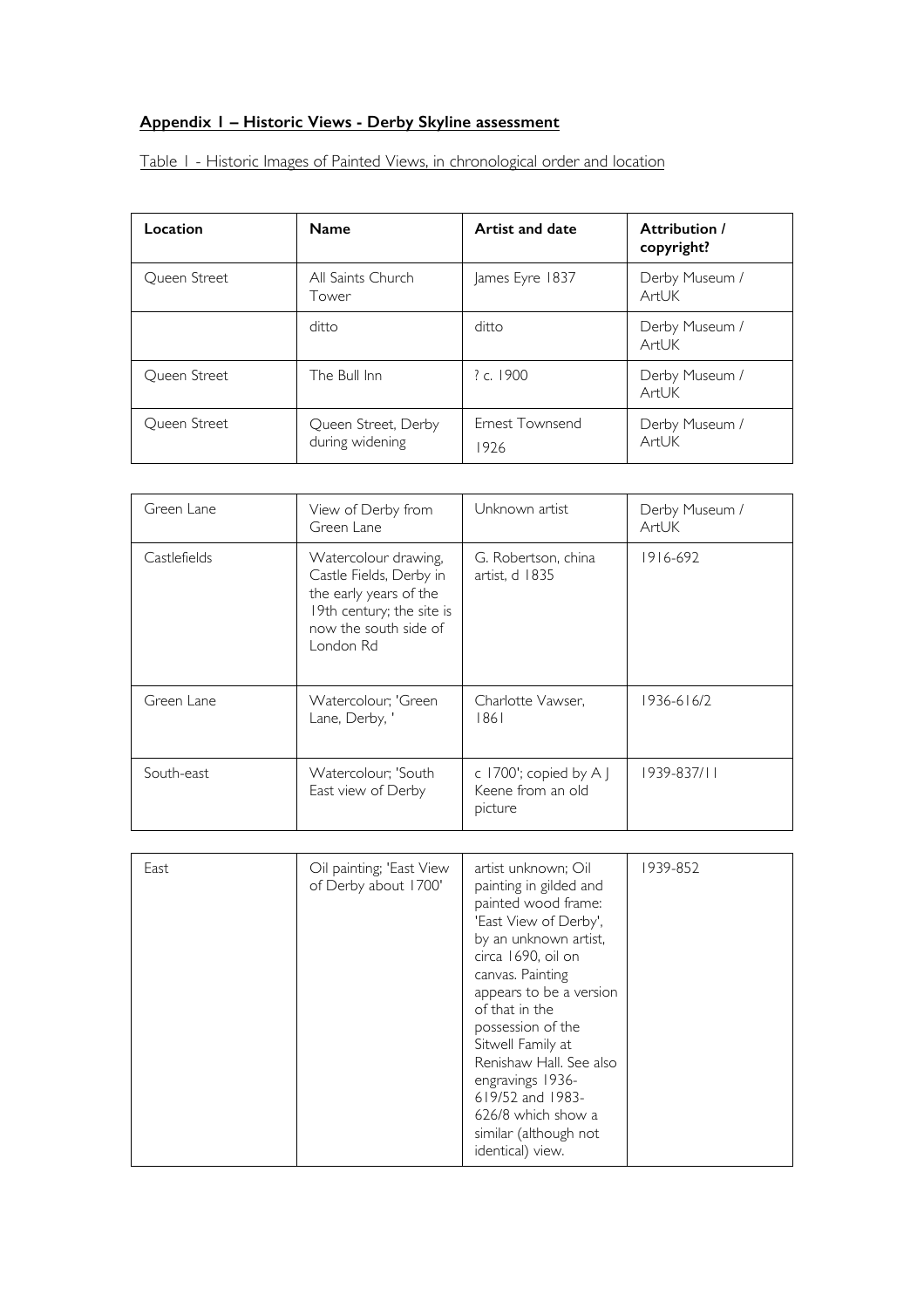| East (long view) | Derby - prospect may<br>have been the direct<br>influence on the later<br>prospect painting of<br>1725   | Unknown and undated<br>- C18 Large oil painting<br>38 in $\times$ 80 in of<br>Castlefields showing<br>Derby between 1725-<br>1745 and has the arms<br>of Borrow impaling<br>Burton top centre;<br>artist unknown                                                                                                                   | Derby Museum /<br>ArtUK<br>1970-203/1   |
|------------------|----------------------------------------------------------------------------------------------------------|------------------------------------------------------------------------------------------------------------------------------------------------------------------------------------------------------------------------------------------------------------------------------------------------------------------------------------|-----------------------------------------|
| East (long view) | A Prospect of the City<br>of Derby                                                                       | Unknown artist c.1725                                                                                                                                                                                                                                                                                                              | Derby Museum /<br>ArtUK                 |
| Nottingham Road  | Oil painting; view of<br>Derby from<br>Nottingham Rd,<br>before 1853; attributed<br>to Henry Lark Pratt. | probably H L Pratt<br>about 1850<br>Oil painting<br>The dating of this<br>painting is related to<br>the presence of<br>Strutt's/Davenport's<br>Silk Mill, a tall building<br>topped by a cupola,<br>seen here to the left of<br>the Shot Tower, which<br>was built in 1790 and<br>raised to the ground by<br>a large fire of 1853. | 1924-954                                |
| Nottingham Road  | Derby from canal,<br>Nottingham Rd                                                                       | watercolour by George<br>R Vawser (junior),<br>c.1858                                                                                                                                                                                                                                                                              | 1936-619/445                            |
|                  | Watercolour 'Derby<br>from the Meadows'                                                                  | A. Keene (                                                                                                                                                                                                                                                                                                                         | $1974 - 67/1$                           |
| East             | View of Derby from<br>The Meadows                                                                        | E.M. 1823                                                                                                                                                                                                                                                                                                                          | Derby Museum /<br><b>ArtUK</b>          |
| East             | Watercolour 'Derby<br>from Chaddesden Hill<br>on a windy day'                                            | W C Keene                                                                                                                                                                                                                                                                                                                          | 1936-619/437                            |
| East             | Derby from the South-<br>East                                                                            | oil painting by<br>unknown artist d.1848                                                                                                                                                                                                                                                                                           | Derby Museum /<br>ArtUK<br>1936-619/444 |
| East             | The Ferry near Holmes                                                                                    | Unknown artist,<br>undated C18?                                                                                                                                                                                                                                                                                                    | Derby Museum /<br>ArtUK                 |
| East             | Strutt's Derby Mill,<br>Shot Tower and All<br>Saints' Church                                             | William Corden (1797-<br>1867) undated                                                                                                                                                                                                                                                                                             | Derby Museum /<br>ArtUK                 |
| East             | View of Derby showing                                                                                    | Henry Lark Pratt,                                                                                                                                                                                                                                                                                                                  | Derby Museum /                          |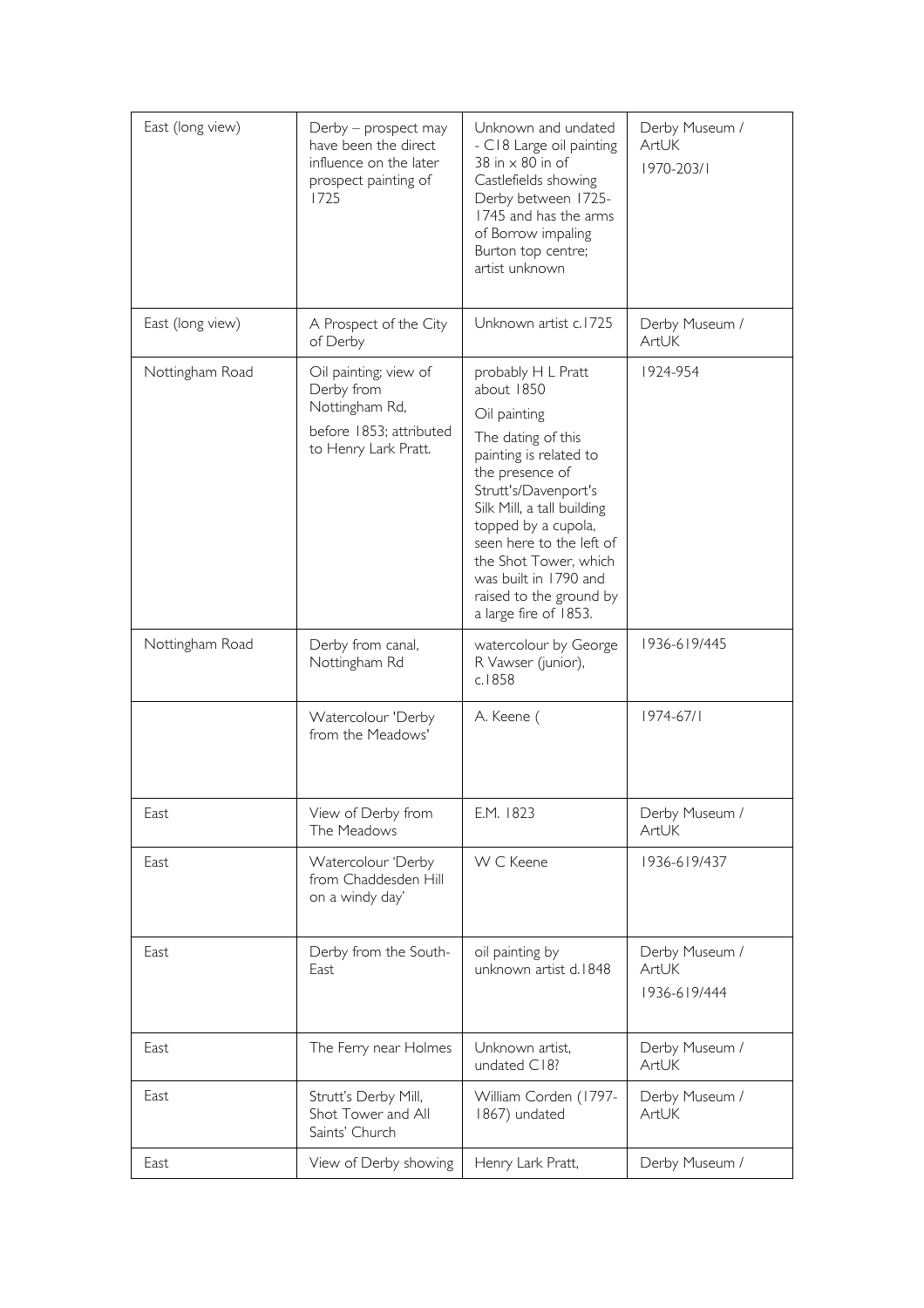|                    | the Derwent                                                | c.1850-60                                                                                              | ArtUK                   |
|--------------------|------------------------------------------------------------|--------------------------------------------------------------------------------------------------------|-------------------------|
| East (long view)   | View of Derby from<br>Nottingham Road                      | Henry Lark Pratt, 1850                                                                                 | Derby Museum /<br>ArtUK |
| East (short view)  | Derby from the<br><b>Meadows</b>                           | Henry Lark Pratt 1857                                                                                  | Derby Museum /<br>ArtUK |
| $East - long view$ | Oil painting on canvas                                     | Henry Lark Pratt                                                                                       | $2001 - 83$             |
|                    | by, 'Derby from the<br>East'                               | 1857 (incorrectly listed<br>in Neales Sale<br>Catalogue (12.4.2000)<br>as 'Derby From<br>Chaddesden'). |                         |
| $East - long view$ | Derby and Racecourse<br>from Borough Isolation<br>Hospital | A   Keene 1913;<br>watercolour                                                                         | 1936-619/507            |

| Exeter Bridge | River Derwent                           | Unknown artist c. 1820                | Derby Museum /<br>ArtUK |
|---------------|-----------------------------------------|---------------------------------------|-------------------------|
| Exeter Bridge | First Exeter Bridge                     | Robert Bradley, c.1838                | Derby Museum /<br>ArtUK |
| Exeter Bridge | Silk Mills from Exeter<br><b>Bridge</b> | Samuel Harry Hancock<br>1896          | Derby Museum /<br>ArtUK |
| Exeter Bridge | Second Exeter Bridge                    | Ernest Townsend date?                 | Derby Museum /<br>ArtUK |
| Silk Mill     | The Old Silk Mill,<br>Derby             | John Alfred Arnesby<br>Brown c. 1900? | Derby Museum /<br>ArtUK |
| Silk Mill     | Silk Mill                               | John Fineran no date                  | Derby Museum /<br>ArtUK |

| Silk Mill         | Watercolour; 'Silk Mills<br>and Church, Derby'                                                                                                        | Moses Griffiths, 1776                                    | 1939-826   |
|-------------------|-------------------------------------------------------------------------------------------------------------------------------------------------------|----------------------------------------------------------|------------|
| Silk Mill         | View of the large Silk<br>Mills at Derby with the<br>Church of All Saints<br>etc. Taken at the end<br>of Mary's Bridge near<br>the china Manufactory. | Signed Z.B. delint, 1785                                 | 1984-345/1 |
| Silk Mill         | Framed watercolour of<br>the Silk Mill and the<br>Cathedral from the<br>Derwent                                                                       | William Cooper.                                          | 2007-437/1 |
| St. Mary's Bridge | St Mary's Bridge,<br>Derby'                                                                                                                           | Henry Moore, of<br>Derby; watercolour c<br>803; this was | 1927-88    |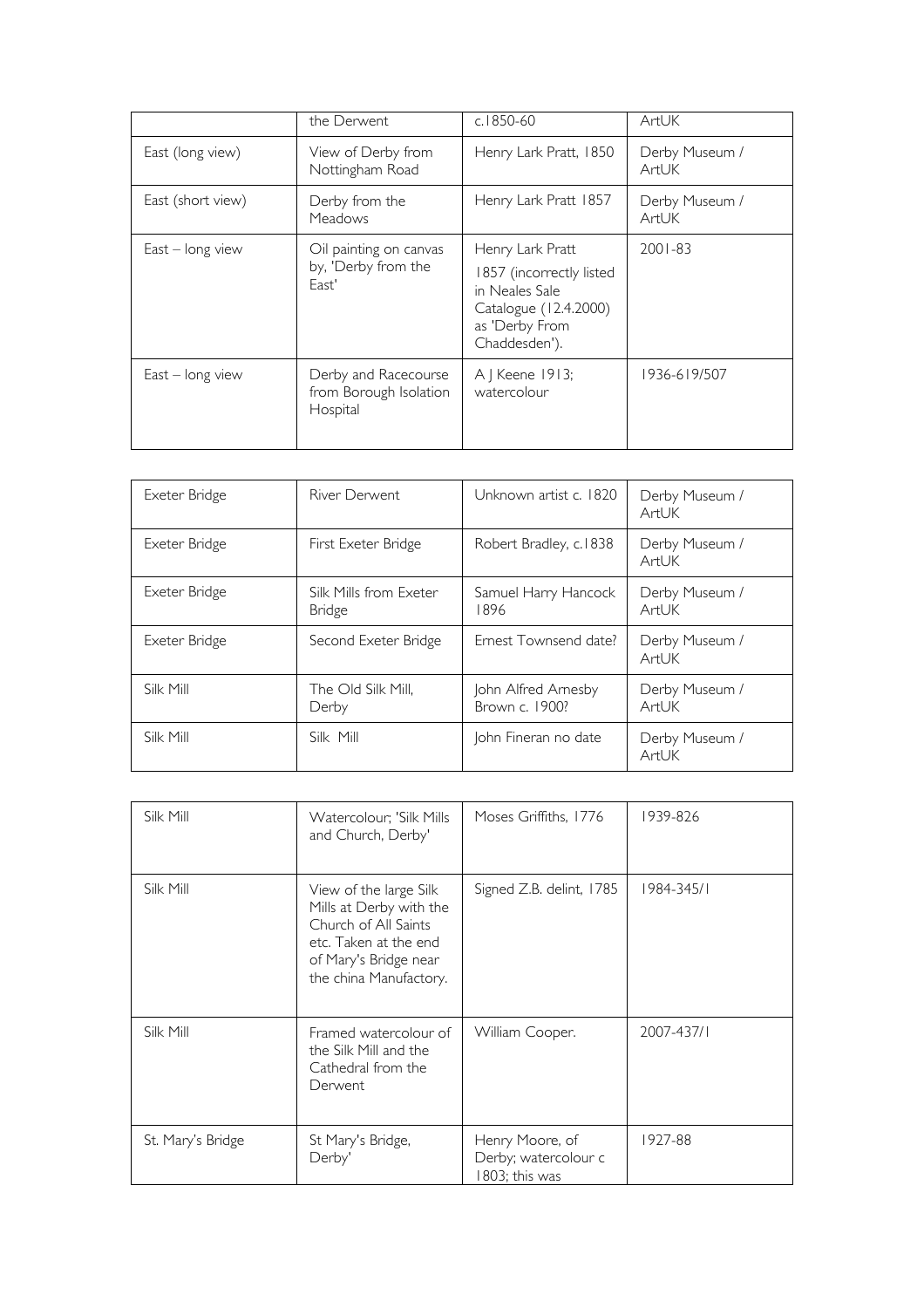|                   |                                                                                                                    | engraved by J. Greig for<br>the Beauties of England<br>and Wales, published<br>by Vernon and Hood,<br>Poultry, London,<br>October 1st 1803                                                                                                                                           |                         |
|-------------------|--------------------------------------------------------------------------------------------------------------------|--------------------------------------------------------------------------------------------------------------------------------------------------------------------------------------------------------------------------------------------------------------------------------------|-------------------------|
| St. Mary's Bridge | Watercolour showing<br>St Mary's Bridge and<br>the junction of the<br>Derby Canal with the<br><b>River Derwent</b> | signed 'JB',                                                                                                                                                                                                                                                                         | 1984-169                |
| St. Mary's Bridge | Derby from Chester<br>Close                                                                                        | Unknown artist, c.<br>1800                                                                                                                                                                                                                                                           | Derby Museum /<br>ArtUK |
| St. Mary's Bridge | Junction of River and<br>Canal Derby                                                                               | Henry Lark Pratt 1854                                                                                                                                                                                                                                                                | Derby Museum /<br>ArtUK |
| St. Mary's Bridge | St. Mary's Bridge,<br>Derby                                                                                        | George Robert Vawser<br>1878                                                                                                                                                                                                                                                         | Derby Museum /<br>ArtUK |
| St. Mary's Bridge | Searchlights and<br>Shellfire                                                                                      | Ernest Townsend 1941                                                                                                                                                                                                                                                                 | Derby Museum /<br>ArtUK |
| St. Mary's Bridge | Painting: 'Derby<br>Skyline'. Depicts a view<br>of the Silk Mill and St<br>Alkmund's Way from<br>St Mary's Bridge. | John Fineran (1935-<br>2011). 1991<br>Oil on panel, in carved<br>and painted wood<br>frame, unglazed.<br>Inscribed recto, lower<br>right: 'John Fineran'.<br>Handwritten label (in<br>artist's hand) to verso<br>reads: 'List no: 138 /<br>Derby Skyline / Oil on<br>panel. / 1991'. | 2013-153/4              |
| St. Mary's Bridge | St. Mary's House and<br>Chapel                                                                                     | John Fineran, 1994                                                                                                                                                                                                                                                                   | Derby Museum /<br>ArtUK |

| Market Place  | View of the Market<br>Place, Derby | Henry Lark Pratt, 18?       | Derby Museum /<br>ArtUK |
|---------------|------------------------------------|-----------------------------|-------------------------|
| Market Square | Fish Market                        | Ernest Townsend, c.<br>1979 | Derby Museum /<br>ArtUK |

| West        | Derby from a Field                                  | Thomas Christopher                                              | Derby Museum /          |
|-------------|-----------------------------------------------------|-----------------------------------------------------------------|-------------------------|
|             | Adjoining Abbey Barns                               | Hofland 1805-08                                                 | ArtUK                   |
| Rowditch    | A view of Derby from<br>Rowditch                    | Henry Lark Pratt 1852                                           | Derby Museum /<br>ArtUK |
| Burton Road | Derby from Burton                                   | James Stephen Gresley                                           | Derby Museum /          |
|             | Road                                                | 1861                                                            | ArtUK                   |
| Burton Road | Watercolour, 'View of<br>Derby from Burton<br>Road' | Charlotte Vawser,<br>signed (lower right)<br>and dated, c.1865. | $2010 - 133$            |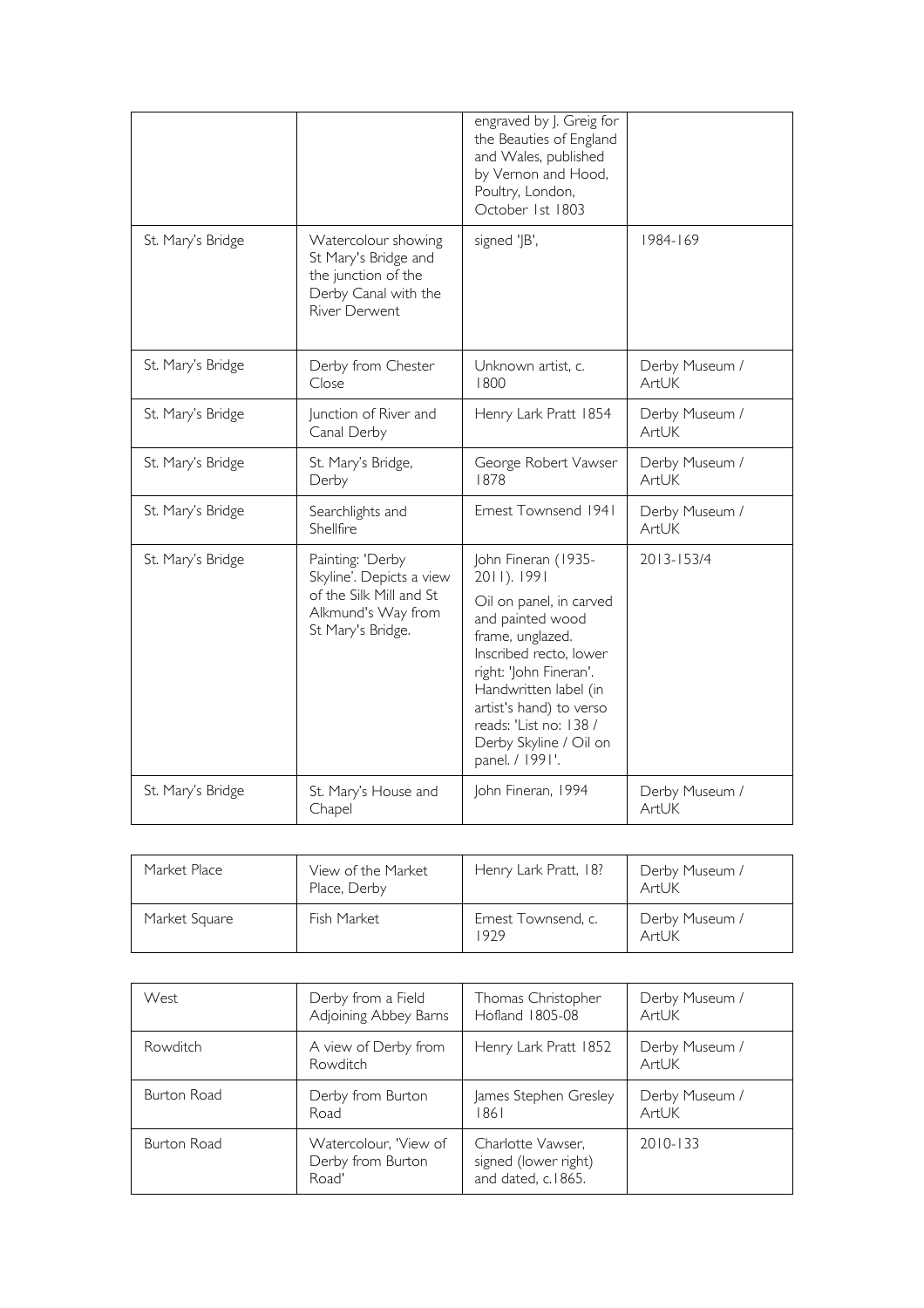|                    | Derby from Burton Rd,        | watercolour by George<br>R Vawser (senior)<br>1875    | 1936-619/452            |
|--------------------|------------------------------|-------------------------------------------------------|-------------------------|
| <b>Burton Road</b> | Derby from Burton<br>Road    | Ernest Ellis Clark 1922                               | Derby Museum /<br>ArtUK |
| West               | 'A Distant View of<br>Derby" | T C Dibden, 1839<br>Unframed, mounted<br>watercolour, | 1987-405                |
| West               | Stockbrook Street            | Andrew Macara, c.<br>1975                             | Derby Museum /<br>ArtUK |

## Local Views – other

| St. Peter's | St. Peter's Church by<br>Moonlight                                       | Henry Lark Pratt d?                      | Derby Museum /<br>ArtUK       |
|-------------|--------------------------------------------------------------------------|------------------------------------------|-------------------------------|
|             | All Saints from St<br>Mary's Gate, Derby                                 | Charlotte Vawser<br>watercolour on paper | 1996-34/1                     |
|             | Darley Lane and Bridge<br>Gate Corner                                    | Ernest Townsend                          | D?<br>Derby Museum /<br>ArtUK |
|             | Old St. Werburgh's<br>Church from Friar Gate                             | c. 1882                                  | Derby Museum /<br>ArtUK       |
| Morledge    | Morledge Derby by<br>Night                                               | Claude Thomas<br>Stanfield Moore 1882    | Derby Museum /<br>ArtUK       |
|             | The River Derwent<br>from the Great<br>Northern Railway<br><b>Bridge</b> | c. 1890                                  | Derby Museum /<br>ArtUK       |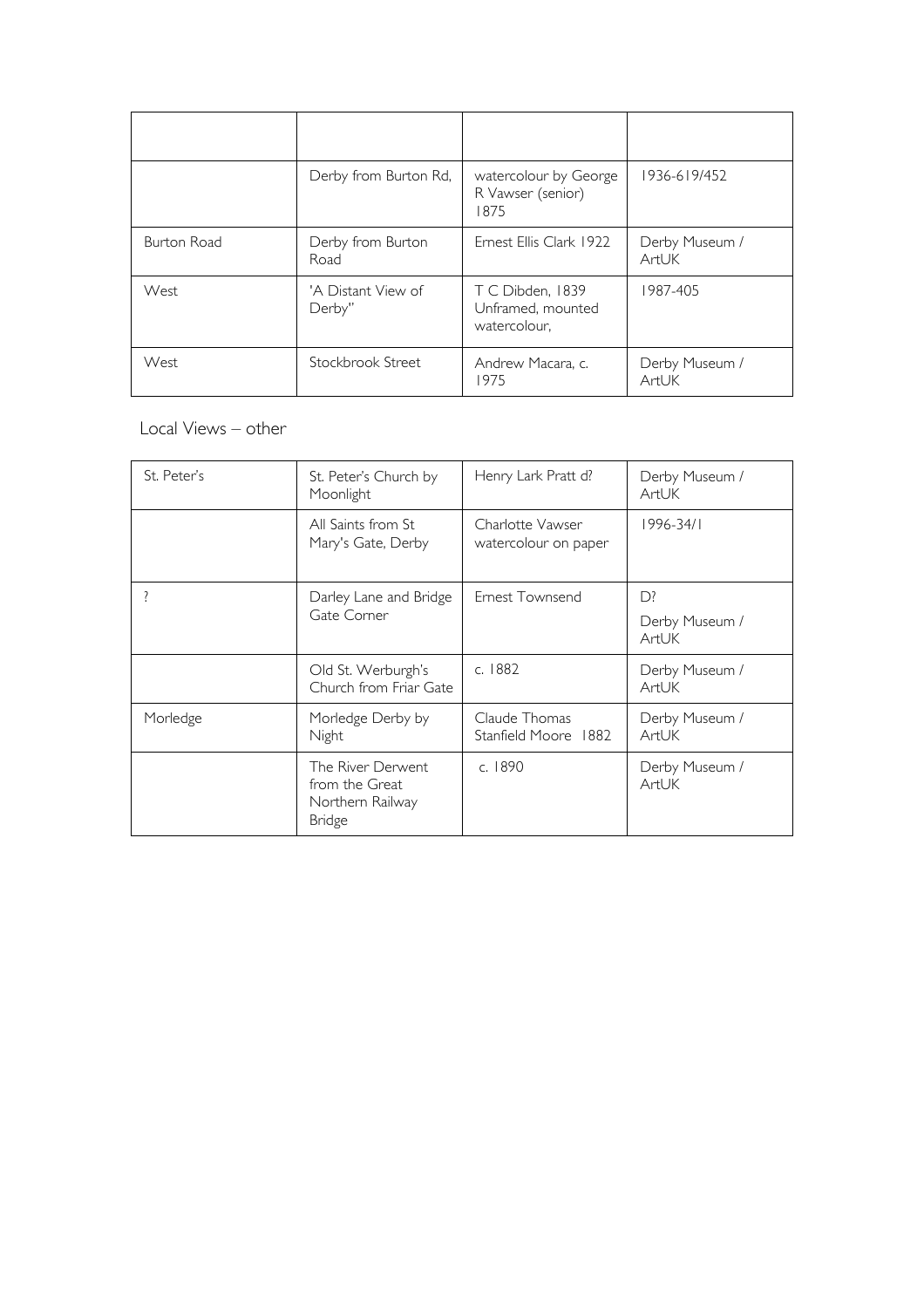#### **Derby Museum Paintings (Not listed on ArtUK). In street / location name and chronological order:**

Derwent / Weir

Watercolour 'Long Bridge, Derby, 1808', by Henry Moore; unframed 1929-176

Oil painting of the Derwent in Derby, c.1820 1978-200/10

View of Derby from near the Holmes, 1846; watercolour by George R Vawser (senior) 1936-619/449

Watercolour by W C Keene, 1878, signed and dated; 'Evening from the Long Bridge, Derby' 1985-216

North-East Derby from Breadsall Hill Top, 1909; watercolour by George Bailey 1936-619/435

Derby from Breadsall Hill, 1901; watercolour by George Bailey 1936-619/431

Derby from Little Eaton, 1911; watercolour by A J Keene 1936-619/430

North

Derby from Darley Playing Fields; watercolour by unknown artist 1936-619/438

Derby from Darley Park, 1901, showing All Saints', St Alkmund's and St Mary's church towers; Roman Derby, Derventio, was situated on left bank over palings in picture; watercolour by George Bailey 1936-619/66

Derby from Markeaton Hill, Ashbourne Rd, 1896; immediate foreground later occupied by section of Kingsway between Ashbourne Rd and Windmill Hill Lane; picture shows St Alkmund's Church, newer wing of Derby School, Rickard's Mill and Jericho on Ashbourne Rd; watercolour by Alfred E Goodey 1936-619/439

South / East

Derby from the Meadows, 1810; the river in the foreground later spanned by Cattle Market Bridge; watercolour by M Brewer 1936-619/45

Derby from Five Arches, showing The Holmes; Bass's Swimming Baths were later built on site where figures are shown; watercolour by W C Keene 1936-619/62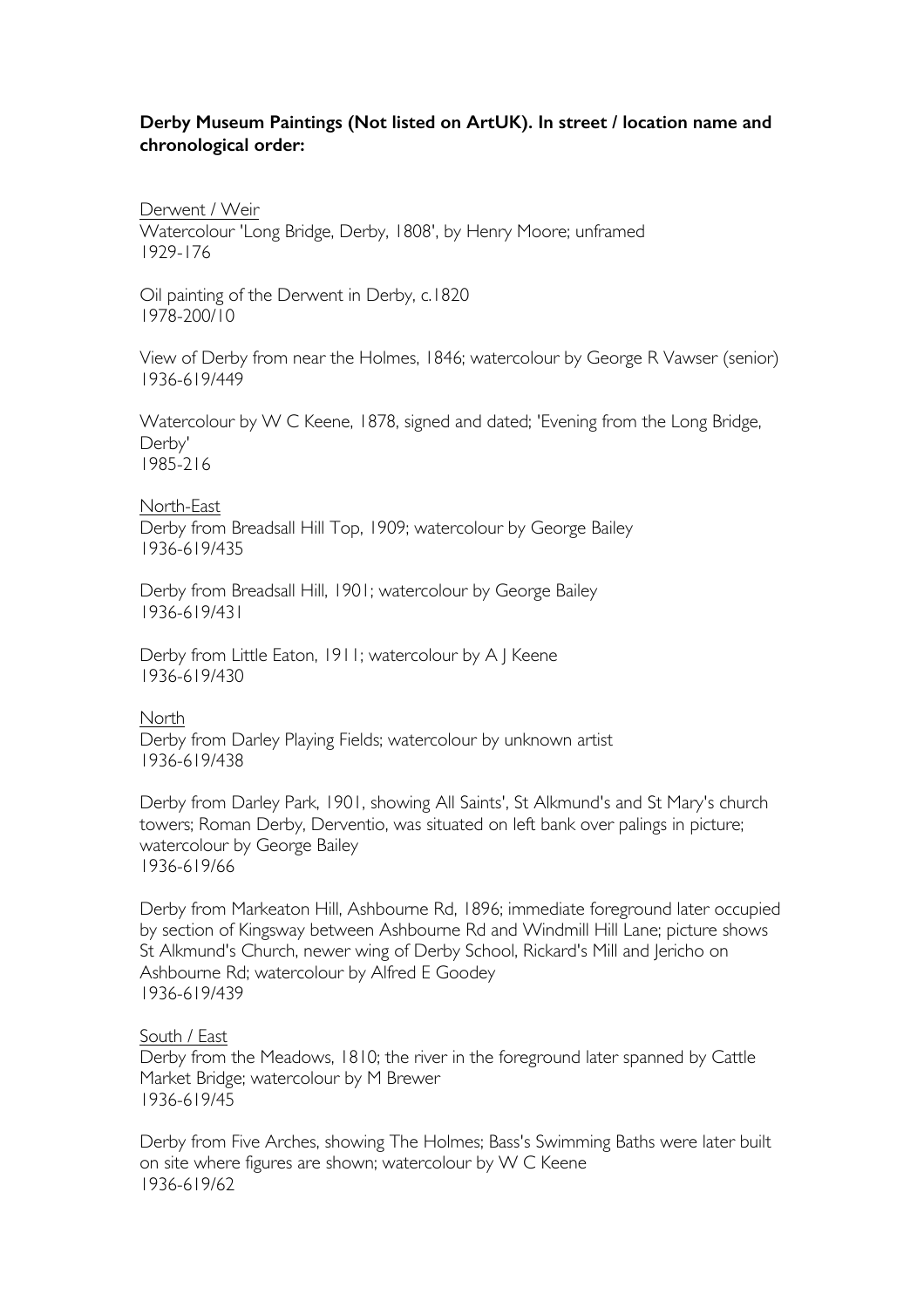**Other** 

Oil painting; 'Derby Town Hall 1865', by H L Pratt; Derby Town Hall, c 1865, by H L Pratt 1805-1873; framed and glazed, gilt frame; 26 in  $\times$  38 in unframed 1939-837/7

View of Old Derby 1902-348

Oil painting, 'View of Derby in 1853', by H.L. Pratt 1906-388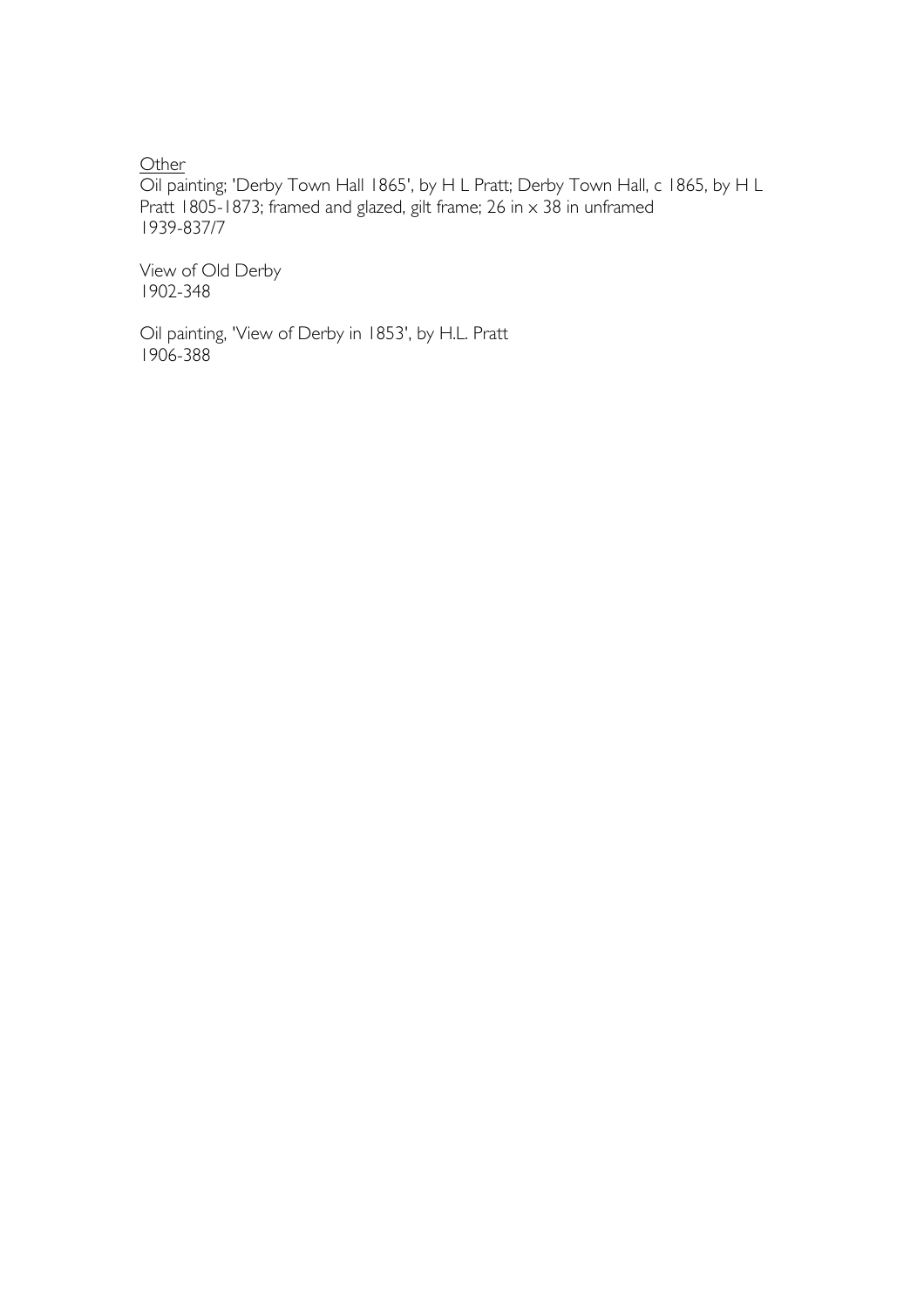## **Derby Museum and Art Gallery – Porcelain with painted images of Derby**

Plate; this was the sample submitted for Mr Gladstone's approval before the presentation set was made, in 1883; the view is that of Derby from Exeter Bridge, showing the Old Mill; painted by | Rouse, Senr; modern; manufactured by the Royal Crown Derby Co Ltd 1894-284/71

Cup and saucer; white, gold edges; sepia landscape in both cup and saucer; on cup 'St Mary's Bridge, Derby'; on saucer 'View in Dovedale'; Pinxton; no mark 1903-364/28

Mug; green panels and view of River Derwent at Derby; Derby china, Bloor mark; specimen much repaired 1947-64

Large mug, Bloor period, with view of Derby showing old Shot Tower etc 1961-485

Derby porcelain plate; King St factory; painted with a view of Derby from Burton Rd by H S Hancock, and groups of flowers, all on an apple green ground 1973-929

Bloor porter mug decorated with polychrome continuous view of Derby, red crown, crossed batons and D, inscribed on base in red VIEW OF DERBY 1992-41

Vase; Sampson Hancock King Street Derby porcelain two handled vase painted with a view of Derby by W E Mosley, early 20th century. Small flared vase with four claw feet and two serpent-shaped handles. One side painted with a view of Derby from St Mary's Bridge, including St Alkmund's Church and St Mary's Church, and on the other with a group of flowers; both the panel and the flowers are signed 'W E Mosley.'. Gilt detail on handles and feet and on rims. Red painted mark crown, crossed batons, D, S H; puce painted script title 'St Mary's Bridge Derby.'. Undamaged. Purchased at the auction of the John Freeman collection on 2nd March 2012. 2011-215/7

Derby porcelain plate decorated with a view of Derby showing Exeter House, the shot tower and Strutt's Mill, 1820-30. Decorated around the edge in a salmon pink ground with a gilt foliate design. Marked on the underside with the title 'Near Derby' in red and a red crossed batons mark 2017-67/1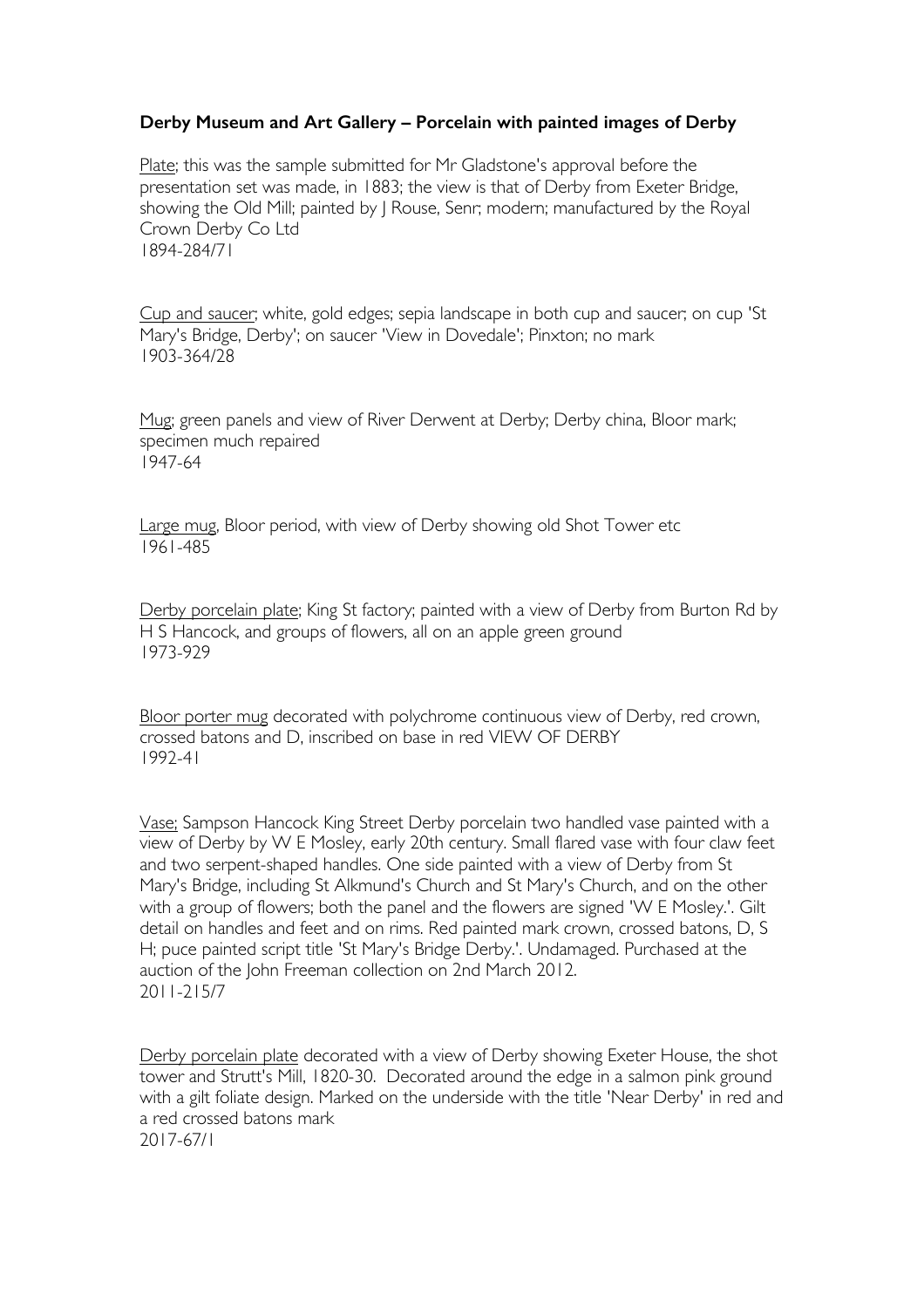Derby porcelain porter tankard showing a view of Derby from the Siddals Bridge with All Saints church, St Alkmund's church and the Guildhall visible. A Midland Counties Railway train can be seen on the bridge to the right of the image. The previous owner has labelled this as 'Midland Counties Railway train coming round the north curve onto the Five Arches Bridge on to Derby Tri Junct Station.' The top of the tankard has a gilded design featuring the initials 'W.H.Te.'

Marked on the base in red with 'Derby from the Siddals Bridge' and the Bloor red mark.

2017-67/2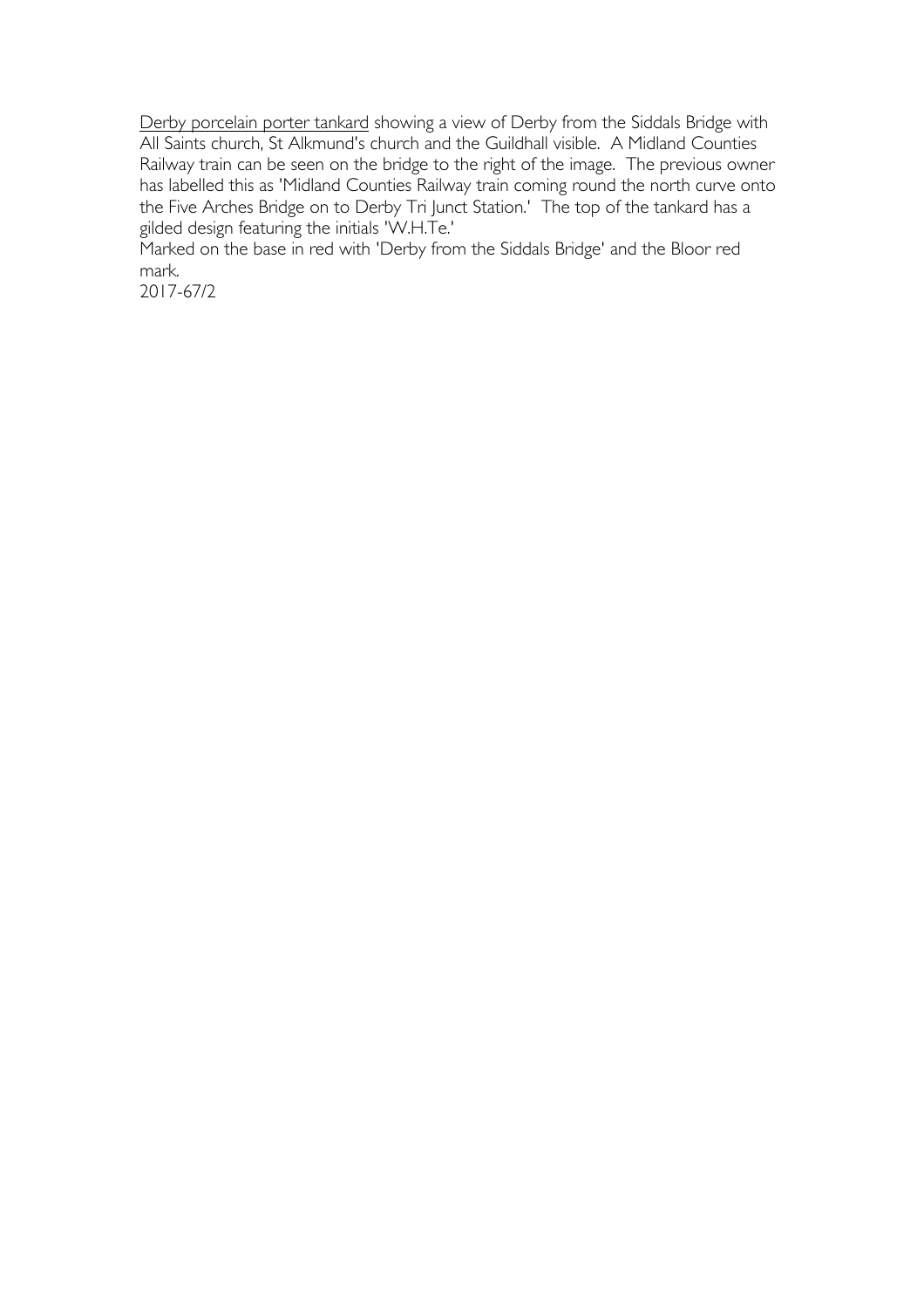## **Derby Museum and Art gallery - Prints and engravings with images of Derby**

One coloured engraving of All Saints' Church, Derby, by W Hawkins, 1803, after a drawing by A or H Moore; from 'The Beauties of England and Wales'; framed, black and gold moulding; size 6.5 in high  $\times$  4 in wide; mount 11 in  $\times$  9 in; frame 11.75  $\times$  9.75 in; 1996-151

wide landscape picture of the town of Derby ; twelve numbered landmarks ; text giving information about the town 1996-63/401

19th century hand-coloured engraving, 'Derby, from the road to the Racecourse' 1988-318/2

Engraved 'View of Derby from east of St Mary's Bridge', from a drawing by William Frederick Austin 1928-164

Print 'View of Derby 1728' by S and N Buck 1913-512

Print, East Prospect of Derby 1902-346

Derby from Nottingham Rd, 1850; engraving by Bemrose 1936-619/28

Derby from Chester Close, 1807; engraving after Henry Moore by R Reeve 1936-619/30

View of Derby, 1803, from Meadows, now City Rd; engraving after Henry Moore by Grieg 1936-619/35

Derby from Long Bridge; a print from 'The Comet' showing Exeter Bridge (three arches) demolished 1928; building on left of bridge, on site of Old Exeter House grounds, also demolished; new police station now on site of grounds; engraving by The Comet 1936-619/41